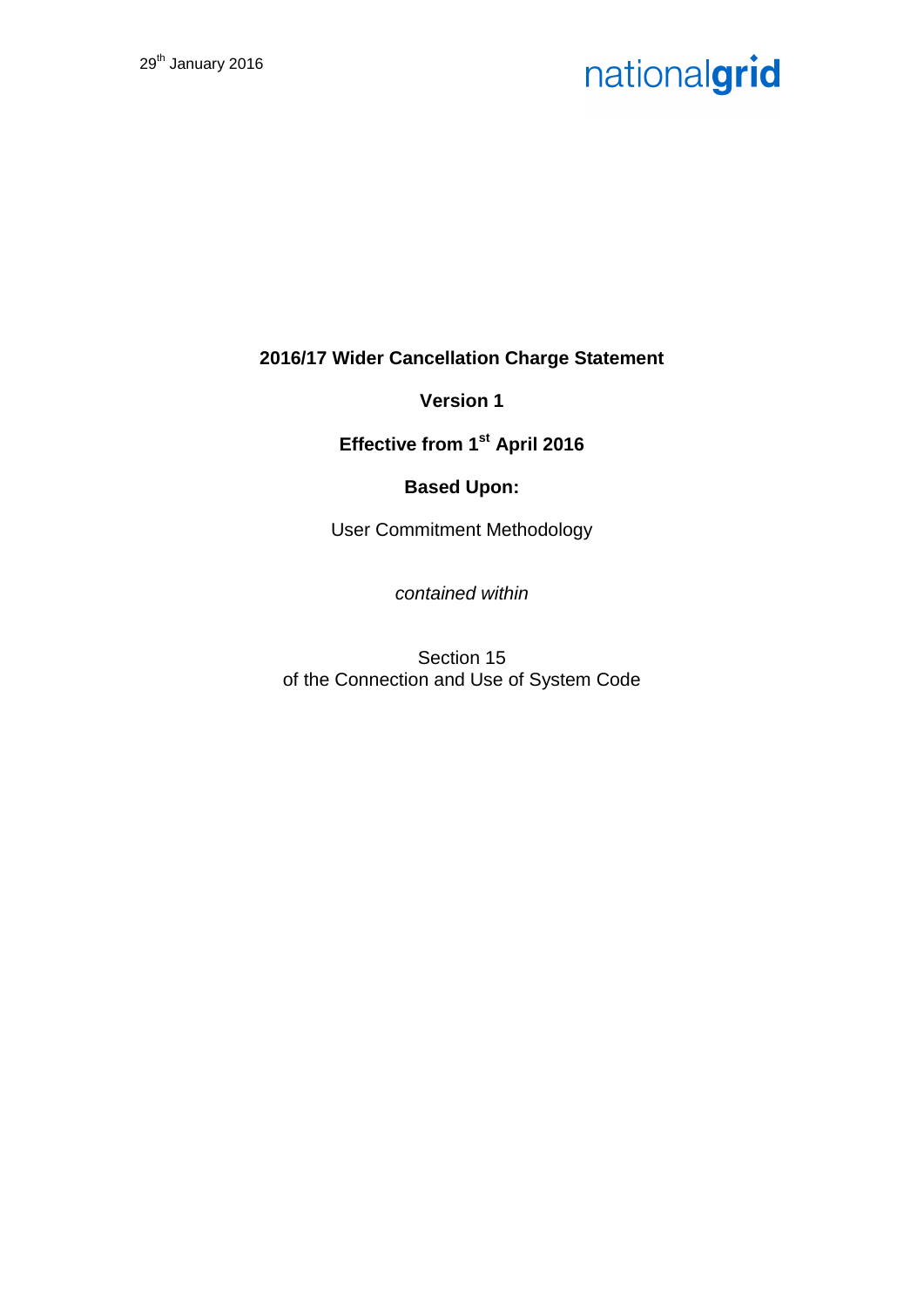#### **1. Wider Cancellation Charge Tariff Statement**

#### **1.1 Introduction**

This document is a statement which contains the 2016/17 tariff for the Wider Cancellation Charge payable by users who wish to terminate agreements and/or reduce Transmission Entry Capacity (TEC) or Developer Capacity.

This document also shows the various parameters and variables used to calculate this tariff as well as a forecast for the period through to financial year 2019/20.

#### **1.2 Background**

Arrangements for generation user commitment have been codified as Section 15 of the Connection and Use of System Code (CUSC) as a result of the CUSC Modification Proposal (CMP) 192. The arrangements have replaced the interim Final Sums methodology and the Interim Generic User Commitment Methodology (IGUCM) for generators.

This became effective from 1<sup>st</sup> April 2013.

For full details of the arrangements please refer to CUSC Section 15. A National Grid CMP192 guidance document is also available at:

<http://www2.nationalgrid.com/uk/services/electricity-connections/policies-and-guidance/>

Following the implementation of CMP222 (User Commitment for Non-Generation Users) on 1<sup>st</sup> April 2015 there is also a requirement for Interconnectors and Pumped Storage to secure under CUSC Section 15.

In addition, CMP223 (Arrangements for Relevant Distributed Generators under the Enduring Generation User Commitment) will be implemented on 1<sup>st</sup> April 2016. CMP223 requires embedded generation to secure a different percentage to directly connected generation under CUSC Section 15, as detailed within section 5 of this statement.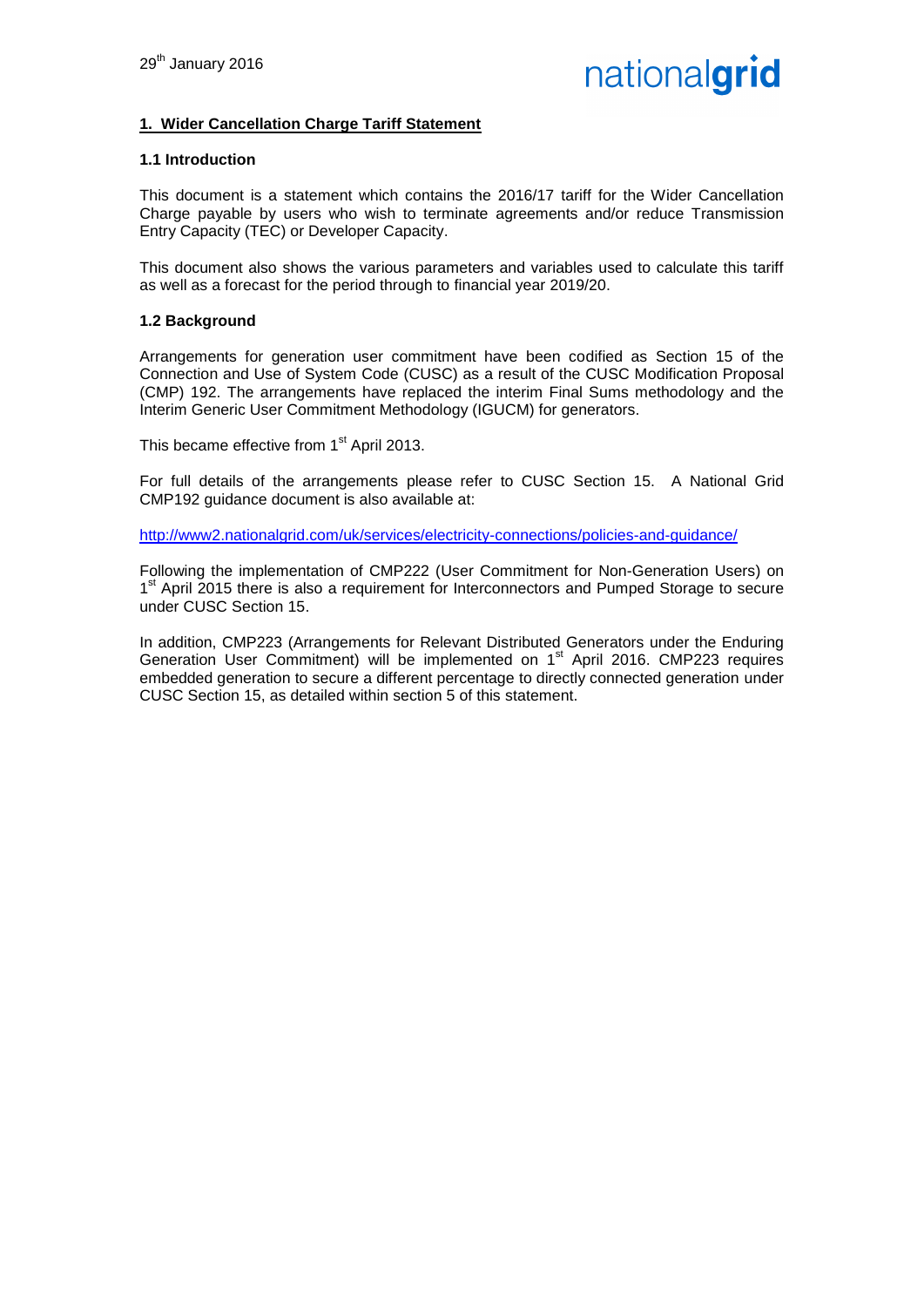| Zone           | <b>Tariff</b><br>(E/MW) | Zone           | <b>Tariff</b><br>(E/MW) | Zone           | <b>Tariff</b><br>(E/MW) |
|----------------|-------------------------|----------------|-------------------------|----------------|-------------------------|
| A <sub>1</sub> | 0.00                    | H1             | 1,693.34                | N7             | 0.00                    |
| A2             | 0.00                    | H <sub>2</sub> | 1,693.34                | N <sub>8</sub> | 0.00                    |
| A <sub>3</sub> | 4,824.69                | H <sub>6</sub> | 1,693.34                | P <sub>1</sub> | 0.00                    |
| A4             | 0.00                    | J <sub>1</sub> | 2,494.78                | P <sub>2</sub> | 0.00                    |
| A <sub>5</sub> | 0.00                    | J2             | 5,451.85                | P <sub>3</sub> | 0.00                    |
| A <sub>6</sub> | 0.00                    | J3             | 5,451.85                | P <sub>4</sub> | 3,745.89                |
| A7             | 4,824.69                | J <sub>4</sub> | 0.00                    | P <sub>5</sub> | 0.00                    |
| A <sub>8</sub> | 0.00                    | J <sub>5</sub> | 5,451.85                | P <sub>6</sub> | 3,745.89                |
| A <sub>9</sub> | 4,824.69                | J6             | 0.00                    | P7             | 9,286.71                |
| B <sub>1</sub> | 2,654.49                | J7             | 0.00                    | P <sub>8</sub> | 3,745.89                |
| B <sub>2</sub> | 2,344.34                | J8             | 0.00                    | Q2             | 11,938.71               |
| B <sub>3</sub> | 0.00                    | K <sub>1</sub> | 1,430.26                | Q <sub>4</sub> | 0.00                    |
| B <sub>4</sub> | 0.00                    | K <sub>2</sub> | 1,430.26                | Q <sub>5</sub> | 0.00                    |
| C <sub>1</sub> | 307.23                  | K4             | 1,430.26                | Q <sub>6</sub> | 11,938.71               |
| C <sub>2</sub> | 307.23                  | K <sub>5</sub> | 1,430.26                | Q7             | 0.00                    |
| C <sub>3</sub> | 307.23                  | K <sub>6</sub> | 1,430.26                | Q8             | 11,938.71               |
| C <sub>4</sub> | 617.38                  | L1             | 0.00                    | R4             | 0.00                    |
| C <sub>5</sub> | 307.23                  | L2             | 0.00                    | R <sub>5</sub> | 6,191.93                |
| C <sub>6</sub> | 0.00                    | L <sub>3</sub> | 12,268.12               | R <sub>6</sub> | 6,191.93                |
| C7             | 617.38                  | L <sub>5</sub> | 12,268.12               | S <sub>1</sub> | 15,294.22               |
| C <sub>9</sub> | 617.38                  | L7             | 12,268.12               | S <sub>2</sub> | 15,294.22               |
| D <sub>4</sub> | 0.00                    | L8             | 0.00                    | S <sub>3</sub> | 15,294.22               |
| D <sub>5</sub> | 0.00                    | M4             | 0.00                    | S <sub>4</sub> | 15,861.73               |
| D <sub>6</sub> | 1,091.40                | M <sub>5</sub> | 4,701.36                | S <sub>5</sub> | 15,861.73               |
| E1             | 0.00                    | M <sub>6</sub> | 7,064.96                | S <sub>6</sub> | 15,861.73               |
| E <sub>6</sub> | 0.00                    | M7             | 6,514.18                | S7             | 15,861.73               |
| E7             | 7,841.61                | M <sub>8</sub> | 12,899.97               | S <sub>8</sub> | 0.00                    |
| E <sub>8</sub> | 0.00                    | N <sub>1</sub> | 2,178.65                | S <sub>9</sub> | 15,294.22               |
| F <sub>6</sub> | 8,151.76                | N <sub>2</sub> | 2,178.65                | T1             | 26,652.72               |
| G <sub>1</sub> | 0.00                    | N <sub>3</sub> | 2,178.65                | T <sub>2</sub> | 20,207.16               |
| G <sub>5</sub> | 0.00                    | N <sub>4</sub> | 0.00                    | T <sub>3</sub> | 17,036.91               |
| G <sub>6</sub> | 0.00                    | N <sub>5</sub> | 0.00                    | T <sub>4</sub> | 17,036.91               |

**1.3 2016/17 Cancellation Charge Tariff Statement**

| N7             | 0.00      |
|----------------|-----------|
| N8             | 0.00      |
| Ρ1             | 0.00      |
| P2             | 0.00      |
| P3             | 0.00      |
| P4             | 3,745.89  |
| P5             | 0.00      |
| P6             | 3,745.89  |
| P7             | 9,286.71  |
| P8             | 3,745.89  |
| Q2             | 11,938.71 |
| Q4             | 0.00      |
| Q5             | 0.00      |
| Q6             | 11,938.71 |
| Q7             | 0.00      |
| Q8             | 11,938.71 |
| R4             | 0.00      |
| R5             | 6,191.93  |
| R6             | 6,191.93  |
| S1             | 15,294.22 |
| S2             | 15,294.22 |
| S3             | 15,294.22 |
| S4             | 15,861.73 |
| S5             | 15,861.73 |
| S <sub>6</sub> | 15,861.73 |
| S7             | 15,861.73 |
| S8             | 0.00      |
| S9             | 15,294.22 |
| T1             | 26,652.72 |
| T <sub>2</sub> | 20,207.16 |
| T <sub>3</sub> | 17,036.91 |
| Τ4             | 17,036.91 |
| T5             | 29,038.06 |
|                |           |

*Table 1.1 – Wider Cancellation Charge Tariff*

G7 | 1,693.34 | N6 | 0.00

Please note that a Wider Cancellation Charge Tariff of £0/MW applies to zones where there is no liable generation.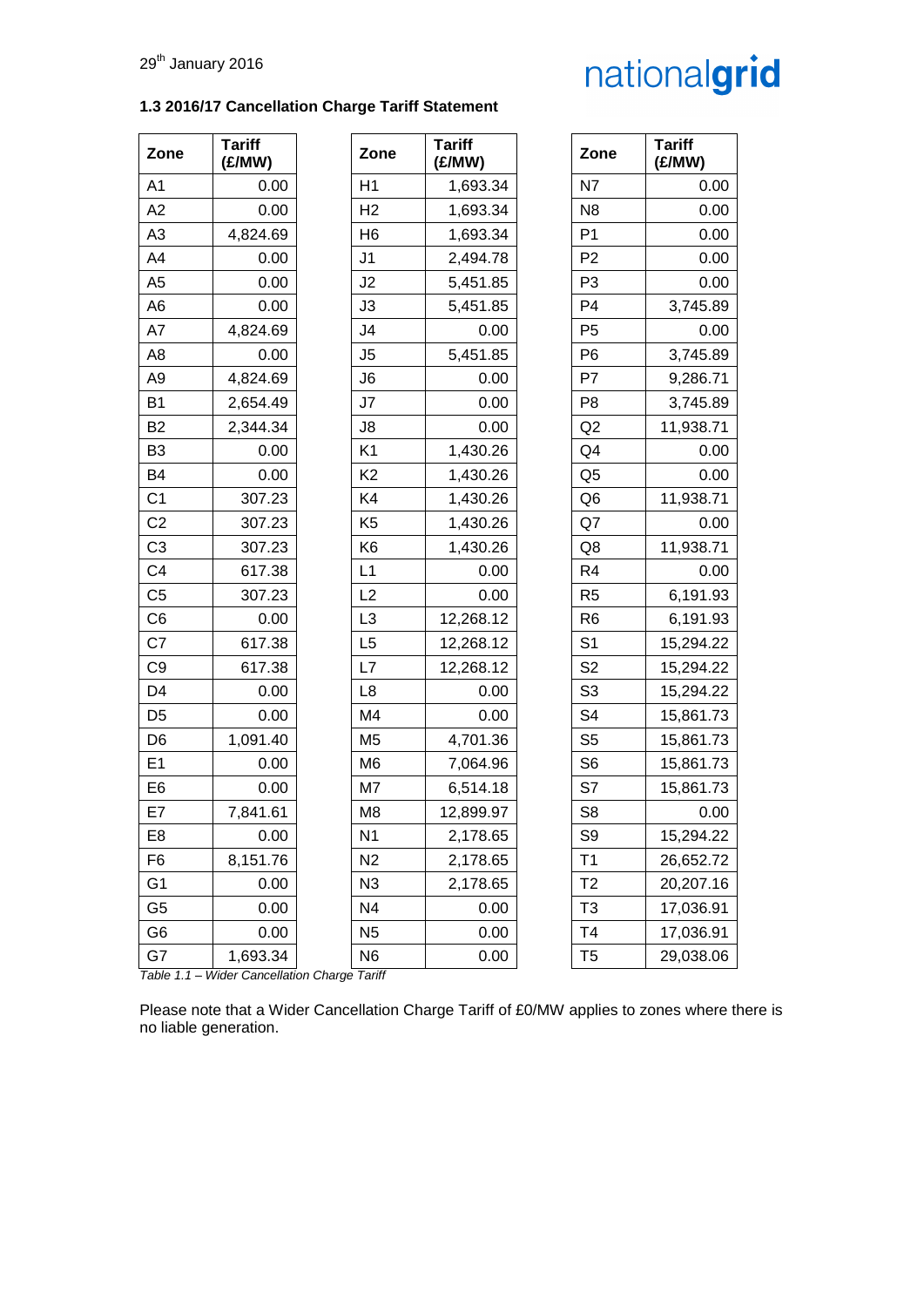

#### **1.4 Closure and TEC Reduction – Connected Generation**

In the event of notification of a reduction in Transmission Entry Capacity (TEC) Connected Generators will be liable for up to two years Wider Cancellation Charge based on notice of reduction or closure. Please note that the tariff is applicable from the date of notice.

| Years notice | % liability of wider cancellation charge |
|--------------|------------------------------------------|
|              | 0%                                       |
|              | 75%                                      |
|              | 100%                                     |

*Table 1.2 – Notice Periods*

This liability replaces the previous liability which was equal to Transmission Network Use of System (TNUoS) charges at their contracted capacity.

For comparison, the link below shows the forecast future TNUoS tariffs.

[http://www2.nationalgrid.com/UK/Industry-information/System-charges/Electricity](http://www2.nationalgrid.com/UK/Industry-information/System-charges/Electricity-transmission/Approval-conditions/Condition-5/)[transmission/Approval-conditions/Condition-5/](http://www2.nationalgrid.com/UK/Industry-information/System-charges/Electricity-transmission/Approval-conditions/Condition-5/)

#### **2. Inputs**

The wider cancellation charge is calculated using each Transmission Owner's (TO) forecast of both load related and non load related wider capex. The apportionment of wider capex to each zone is based on the following factors.

| <b>Input</b>           | <b>Source/Fixed Factor</b>    | <b>Description</b>                     |
|------------------------|-------------------------------|----------------------------------------|
| User Risk Factor       | 50%                           | The share of the wider risk between    |
|                        |                               | generation and consumers.              |
| Global Asset Reuse     | 33%                           | The percentage of the wider            |
| Factor                 |                               | transmission assets which a TO could   |
|                        |                               | potentially reuse on another project.  |
| <b>Boundary levels</b> | Gone Green 2015 as            | Depth of each ETYS boundary            |
|                        | shown in ETYS 2015            | multiplied by the increase in required |
|                        |                               | capability on that boundary.           |
| Boundary non-          | Gone Green 2015 as            | Ratio between available capacity and   |
| compliance factors     | shown in ETYS 2015            | required capability on each boundary.  |
| Generation base        | <b>TEC and Interconnector</b> | Current and Future Generation by zone. |
|                        | Register, ETYS 2015           |                                        |
| Capex data             | TO forecasts                  | TO forecasts of load related and non   |
|                        |                               | load related wider capex               |

*Table 2.1 – Calculation Inputs*

Please note that for further information on boundary compliance, future reinforcements, which zones impact on each boundary, capabilities and required transfers please refer to Chapter 3 of the Electricity Ten Year Statement (ETYS).

Tariffs were calculated according to the methodology in CUSC Section 15 using zones and boundaries from ETYS which has replaced Seven Year Statement (SYS). There is an increase in the number of zones used which allows keeping these zones if new boundaries are introduced in the future.

Network boundaries and zones are shown in ETYS Appendices A1.2 and A1.4 respectively. Mapping of ETYS zones to boundaries is shown in ETYS Appendix F.2.

You can find the latest Electricity Ten Year Statement by following this link:

[http://www2.nationalgrid.com/UK/Industry-information/Future-of-Energy/Electricity-Ten-Year-](http://www2.nationalgrid.com/UK/Industry-information/Future-of-Energy/Electricity-Ten-Year-Statement/)[Statement/](http://www2.nationalgrid.com/UK/Industry-information/Future-of-Energy/Electricity-Ten-Year-Statement/)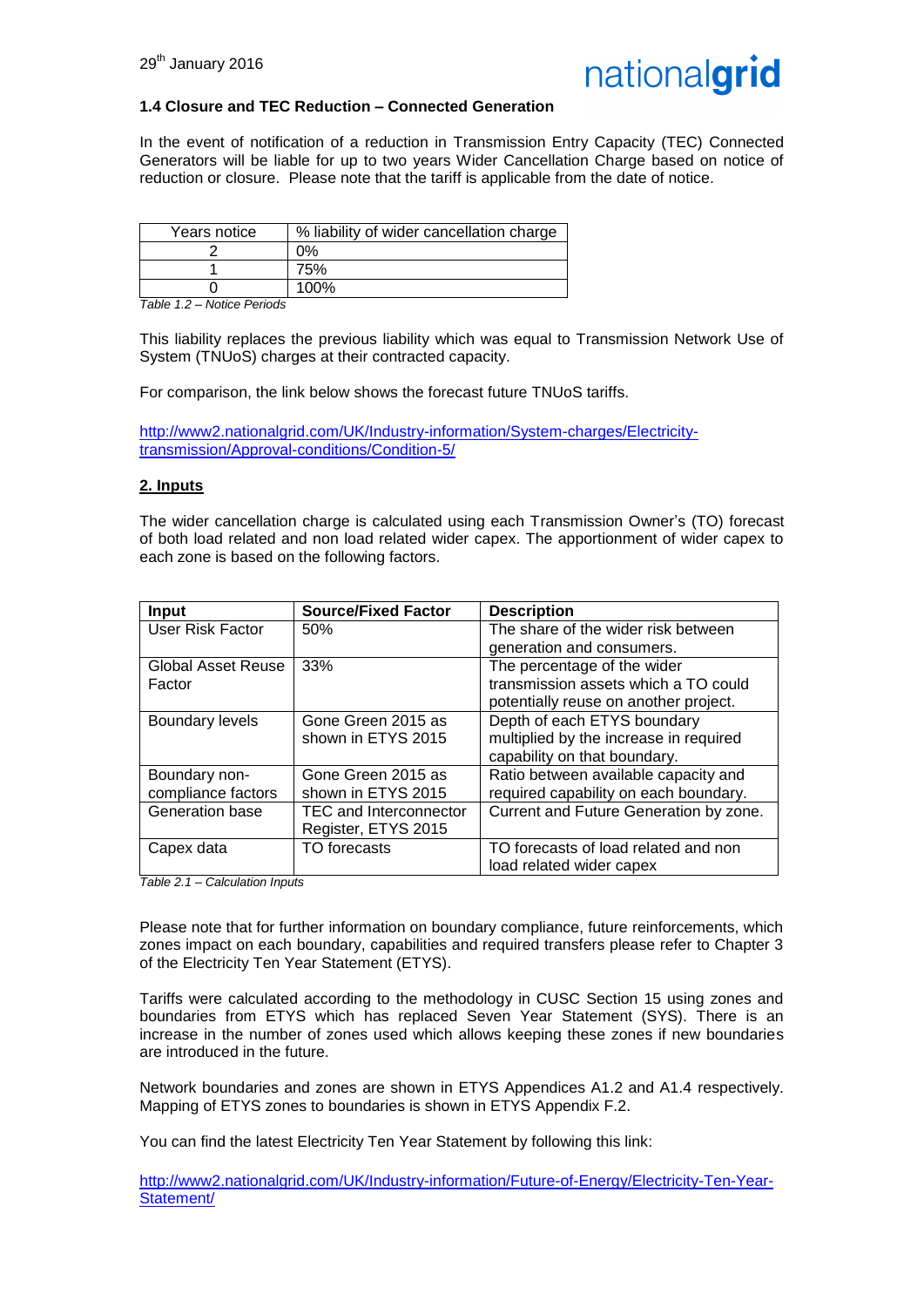#### **3. Calculation Variables 2016/17**

This section shows details of the capital expenditure (capex) figures and boundary data that feed into the calculation of the wider cancellation charge tariff.

#### **3.1 Capex**

Table 3.1 shows the combined load related and non load related wider capex figures for the three current onshore TO's, namely National Grid Electricity Transmission (NGET), Scottish Hydro Electric Transmission (SHE Transmission) and Scottish Power Transmission (SPT), for the 2016/17 period;

|                              | £m  |
|------------------------------|-----|
| Wider Load Related Capex     | 937 |
| Wider Non Load Related Capex | 877 |
| Table 3.1 – Capex Figures    |     |

#### **3.2 Boundary Data**

Table 3.2 shows by zone the boundary capabilities, required increase in capabilities and compliance factors used to calculate the 2016/17 tariff:

| <b>Boundary</b>     | <b>Current</b><br><b>Capability</b><br>(MW) | Increase in<br><b>Required</b><br><b>Capability</b><br>(MW) | <b>Compliance</b><br><b>Factor</b> |
|---------------------|---------------------------------------------|-------------------------------------------------------------|------------------------------------|
| B <sub>0</sub>      | 245                                         | 194                                                         | 55%                                |
| <b>B1</b>           | 1,900                                       | 1171                                                        | 100%                               |
| B <sub>2</sub>      | 2,200                                       | 1143                                                        | 100%                               |
| B <sub>4</sub>      | 2,900                                       | 1143                                                        | 100%                               |
| B <sub>5</sub>      | 3,600                                       | 1113                                                        | 100%                               |
| B <sub>6</sub>      | 3,500                                       | 1849                                                        | 96%                                |
| <b>B7</b>           | 4,600                                       | 2119                                                        | 100%                               |
| B7a                 | 6,000                                       | 2390                                                        | 100%                               |
| B <sub>8</sub>      | 11,400                                      | 2660                                                        | 100%                               |
| B <sub>9</sub>      | 13,100                                      | 1824                                                        | 100%                               |
| <b>B10</b>          | 6,390                                       | 0                                                           | 100%                               |
| <b>B11</b>          | 8,600                                       | 1316                                                        | 100%                               |
| <b>B12</b>          | 6,600                                       | 326                                                         | 100%                               |
| <b>B13</b>          | 2,700                                       | 0                                                           | 100%                               |
| <b>B14</b>          | 11,800                                      | 418                                                         | 100%                               |
| <b>B15</b>          | 8,500                                       | 427                                                         | 100%                               |
| <b>B16</b>          | 14,200                                      | 0                                                           | 100%                               |
| <b>B17</b>          | 7,900                                       | 677                                                         | 100%                               |
| SC <sub>1</sub>     | 6,000                                       | 0                                                           | 100%                               |
| EC <sub>1</sub>     | 5,700                                       | 1412                                                        | 100%                               |
| EC <sub>3</sub>     | 3,600                                       | 0                                                           | 100%                               |
| EC <sub>5</sub>     | 3,500                                       | 1149                                                        | 100%                               |
| SW <sub>1</sub>     | 4,100                                       | 0                                                           | 100%                               |
| NW1                 | 1,800                                       | 0                                                           | 100%                               |
| NW <sub>2</sub>     | 1,400                                       | 268                                                         | 70%                                |
| NW <sub>3</sub>     | 5,400                                       | 291                                                         | 100%                               |
| NW4<br>$5 - 1 - 20$ | 5,900<br>$l = m \cdot D = 0$                | 353                                                         | 100%                               |

*Table 3.2 – Boundary Data*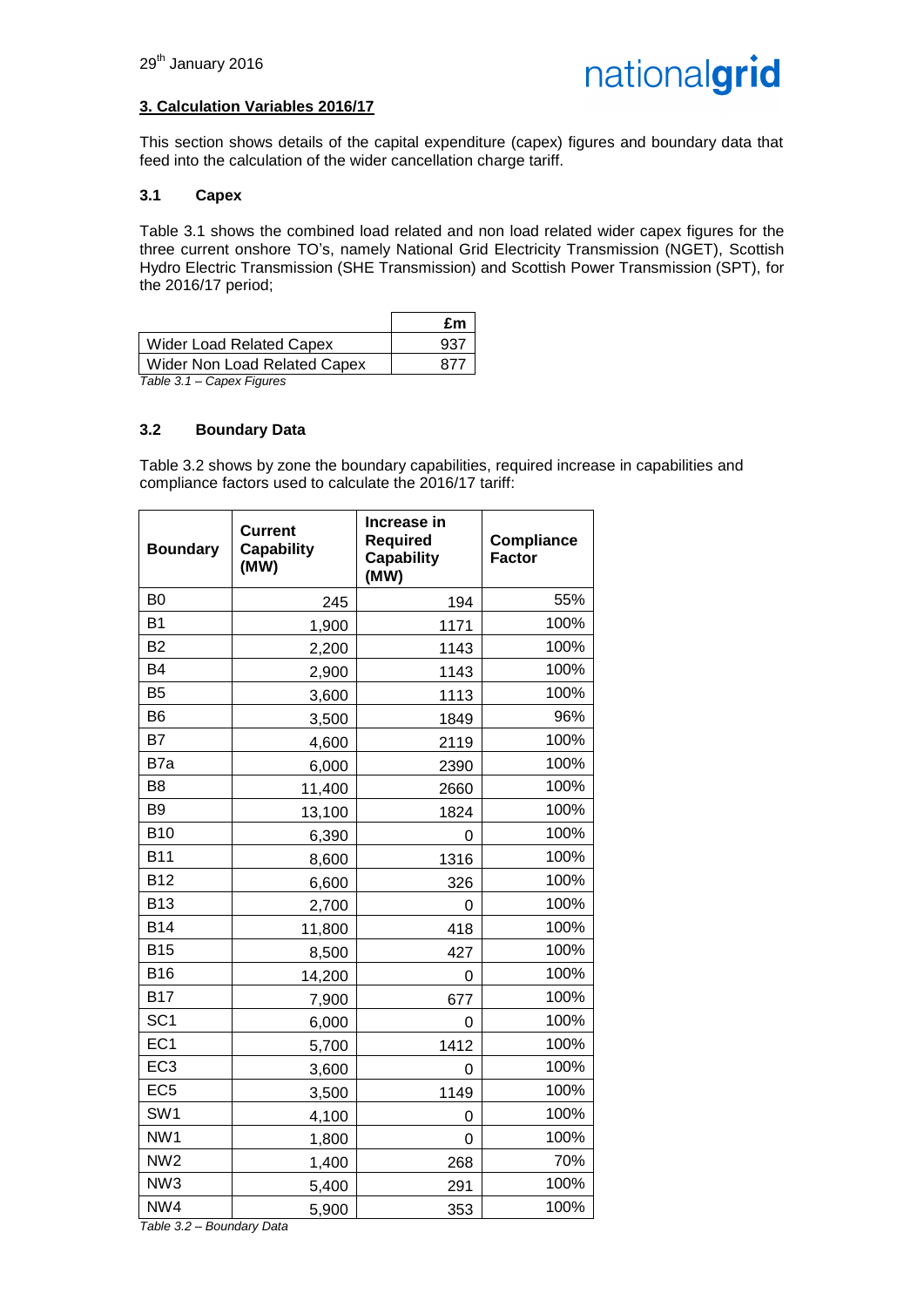

#### **4 Forecasts**

#### **4.1 Capex**

Table 4.1 shows the forecast load related and non load related capex figures for the three financial years beyond 2016/17 shown section 2 of this document:

|                              | 17/18<br>£m | 18/19<br>£m | 19/20<br>£m |
|------------------------------|-------------|-------------|-------------|
| Wider Load Related Capex     | 657         | 852         | 860         |
| Wider Non Load Related Capex | 1206        | 1179        | 250         |

*Table 4.1 – Forecast Capex*

#### **4.2 Tariffs**

Tables 4.2-4.4 show the forecast of the wider cancellation charge tariff for the three financial years beyond the published statement shown in section 1.3 of this document:

#### **2017/18 Forecast Tariffs**

| Zone            | <b>Tariff</b><br>(E/MW) | Zone            | <b>Tariff</b><br>(E/MW) | Zone                      | <b>Tariff</b><br>(E/MW) |
|-----------------|-------------------------|-----------------|-------------------------|---------------------------|-------------------------|
| A <sub>1</sub>  | 0.00                    | H1              | 1,558.37                | N7                        | 0.00                    |
| A2              | 0.00                    | H <sub>2</sub>  | 1,558.37                | N <sub>8</sub>            | 0.00                    |
| A <sub>3</sub>  | 6,137.59                | H <sub>6</sub>  | 1,558.37                | P <sub>1</sub>            | 0.00                    |
| A4              | 0.00                    | J <sub>1</sub>  | 2,340.11                | P <sub>2</sub>            | 0.00                    |
| A <sub>5</sub>  | 0.00                    | J2              | 2,645.15                | P <sub>3</sub>            | 0.00                    |
| A <sub>6</sub>  | 0.00                    | J3              | 2,645.15                | P <sub>4</sub>            | 3,491.57                |
| A7              | 6,137.59                | J4              | 0.00                    | P <sub>5</sub>            | 3,491.57                |
| A <sub>8</sub>  | 0.00                    | J5              | 2,645.15                | P <sub>6</sub>            | 3,491.57                |
| A <sub>9</sub>  | 6,137.59                | J6              | 0.00                    | P7                        | 6,367.03                |
| <b>B1</b>       | 3,128.81                | J7              | 0.00                    | P <sub>8</sub>            | 3,491.57                |
| <b>B2</b>       | 2,702.31                | J8              | 0.00                    | Q2                        | 11,068.96               |
| B <sub>3</sub>  | 0.00                    | K <sub>1</sub>  | 1,495.73                | Q4                        | 0.00                    |
| <b>B4</b>       | 0.00                    | K <sub>2</sub>  | 1,495.73                | Q <sub>5</sub>            | 0.00                    |
| C <sub>1</sub>  | 355.24                  | K4              | 1,495.73                | Q <sub>6</sub>            | 11,068.96               |
| C <sub>2</sub>  | 355.24                  | K <sub>5</sub>  | 1,495.73                | Q7                        | 0.00                    |
| C <sub>3</sub>  | 355.24                  | K <sub>6</sub>  | 1,495.73                | Q8                        | 11,068.96               |
| C <sub>4</sub>  | 781.75                  | L1              | 0.00                    | R4                        | 0.00                    |
| C <sub>5</sub>  | 355.24                  | L2              | 0.00                    | R <sub>5</sub>            | 5,791.32                |
| C <sub>6</sub>  | 0.00                    | L <sub>3</sub>  | 11,780.05               | R <sub>6</sub>            | 5,791.32                |
| $\overline{C7}$ | 781.75                  | $\overline{L5}$ | 11,780.05               | $\overline{\mathsf{S}^1}$ | 13,135.59               |
| C <sub>9</sub>  | 781.75                  | L7              | 11,780.05               | $\overline{\text{S2}}$    | 13,135.59               |
| D <sub>4</sub>  | 0.00                    | L <sub>8</sub>  | 0.00                    | $\overline{\mathsf{S}3}$  | 13,135.59               |
| D <sub>5</sub>  | 0.00                    | M4              | 0.00                    | S <sub>4</sub>            | 13,553.35               |
| D <sub>6</sub>  | 1,094.59                | M <sub>5</sub>  | 4,494.93                | S <sub>5</sub>            | 13,553.35               |
| E <sub>1</sub>  | 0.00                    | M <sub>6</sub>  | 6,193.31                | S <sub>6</sub>            | 13,553.35               |
| E <sub>6</sub>  | 0.00                    | M7              | 5,944.91                | S7                        | 13,553.35               |
| E7              | 9,384.10                | M <sub>8</sub>  | 14,217.28               | S <sub>8</sub>            | 0.00                    |
| E <sub>8</sub>  | 0.00                    | N <sub>1</sub>  | 2,052.31                | S9                        | 13,135.59               |
| F <sub>6</sub>  | 9,810.60                | N <sub>2</sub>  | 2,052.31                | T <sub>1</sub>            | 19,646.74               |
| G <sub>1</sub>  | 0.00                    | N3              | 2,052.31                | T <sub>2</sub>            | 16,396.66               |
| G <sub>5</sub>  | 0.00                    | N <sub>4</sub>  | 0.00                    | T <sub>3</sub>            | 14,386.35               |
| G <sub>6</sub>  | 0.00                    | $\overline{N5}$ | 0.00                    | T <sub>4</sub>            | 14,386.35               |
| G7              | 1,558.37                | N <sub>6</sub>  | 0.00                    | T <sub>5</sub>            | 20,071.92               |
|                 |                         |                 |                         |                           |                         |

*Table 4.2 – 2017/18 Forecast Tariffs*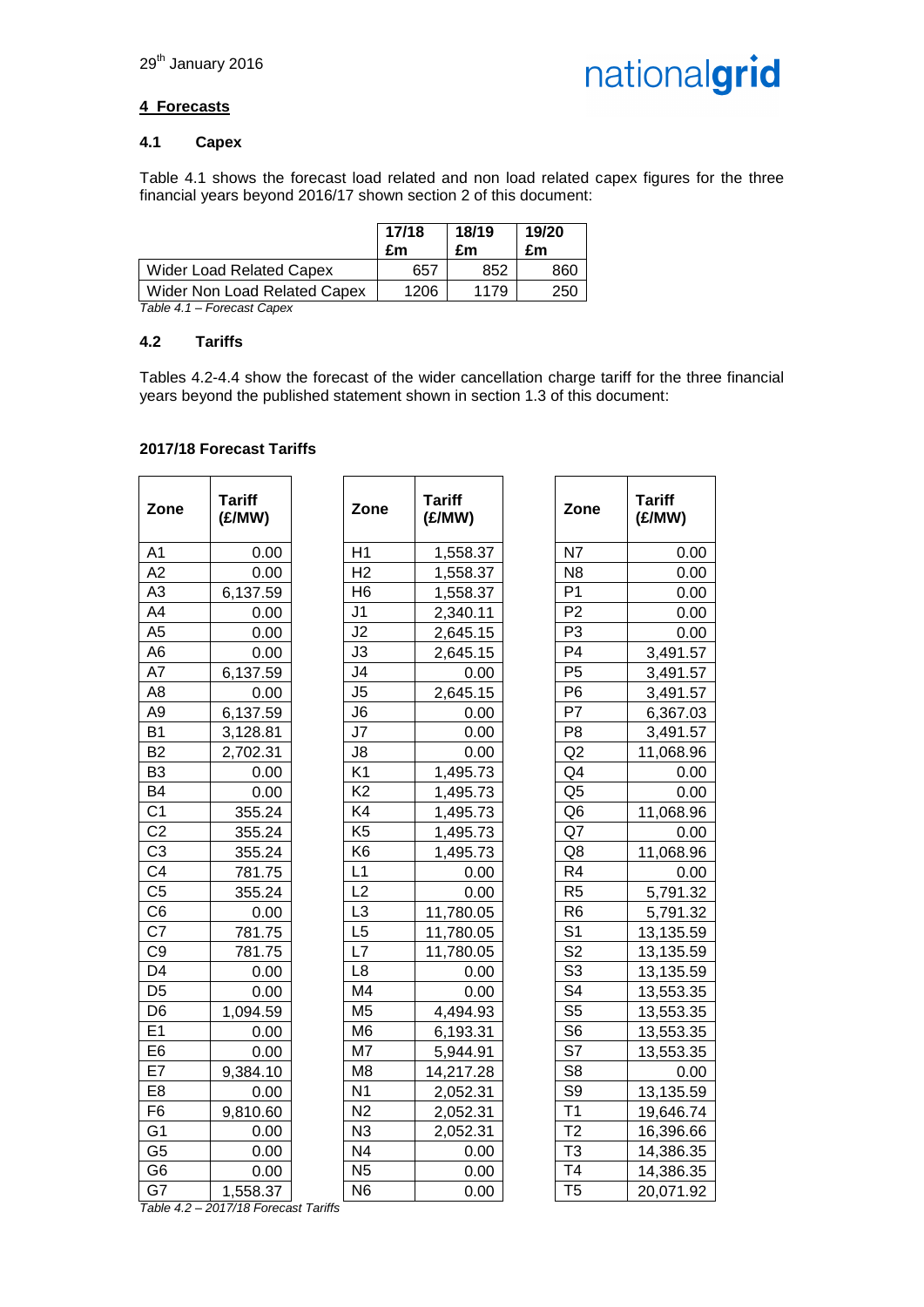#### **2018/19 Forecast Tariffs**

| Zone            | <b>Tariff</b><br>(E/MW) | Zone           | <b>Tariff</b><br>(E/MW) | Zone           | <b>Tariff</b><br>(£/MW) |
|-----------------|-------------------------|----------------|-------------------------|----------------|-------------------------|
| A1              | 0.00                    | H1             | 1,632.21                | N7             | 0.00                    |
| A2              | 0.00                    | H <sub>2</sub> | 1,632.21                | N <sub>8</sub> | 0.00                    |
| A3              | 6,167.90                | H <sub>6</sub> | 1,632.21                | P <sub>1</sub> | 0.00                    |
| A4              | 0.00                    | J <sub>1</sub> | 2,287.72                | P <sub>2</sub> | 0.00                    |
| A5              | 0.00                    | J2             | 1,694.25                | P <sub>3</sub> | 0.00                    |
| A6              | 0.00                    | J3             | 1,694.25                | P <sub>4</sub> | 3,994.08                |
| A7              | 6,167.90                | J4             | 0.00                    | P <sub>5</sub> | 3,994.08                |
| A8              | 0.00                    | J5             | 1,694.25                | P <sub>6</sub> | 3,994.08                |
| A9              | 6,167.90                | J6             | 0.00                    | P7             | 6,406.96                |
| B1              | 3,292.08                | J7             | 0.00                    | P <sub>8</sub> | 3,994.08                |
| B2              | 2,875.13                | J8             | 0.00                    | Q2             | 10,191.84               |
| B3              | 0.00                    | K <sub>1</sub> | 1,491.13                | Q <sub>4</sub> | 0.00                    |
| B4              | 0.00                    | K <sub>2</sub> | 1,491.13                | Q <sub>5</sub> | 0.00                    |
| C <sub>1</sub>  | 295.33                  | K4             | 1,491.13                | Q6             | 10,191.84               |
| $\overline{C2}$ | 295.33                  | K <sub>5</sub> | 1,491.13                | Q7             | 0.00                    |
| C <sub>3</sub>  | 295.33                  | K <sub>6</sub> | 1,491.13                | Q8             | 10,191.84               |
| C4              | 712.29                  | L1             | 0.00                    | R4             | 0.00                    |
| C <sub>5</sub>  | 295.33                  | L2             | 0.00                    | R <sub>5</sub> | 5,022.90                |
| C6              | 0.00                    | L <sub>3</sub> | 12,681.17               | R <sub>6</sub> | 5,022.90                |
| C7              | 712.29                  | L5             | 12,681.17               | S <sub>1</sub> | 11,721.95               |
| C9              | 712.29                  | L7             | 12,681.17               | S <sub>2</sub> | 11,721.95               |
| D4              | 0.00                    | L <sub>8</sub> | 0.00                    | S <sub>3</sub> | 11,721.95               |
| D <sub>5</sub>  | 0.00                    | M4             | 0.00                    | S <sub>4</sub> | 12,181.48               |
| D6              | 1,178.82                | M <sub>5</sub> | 4,511.65                | S <sub>5</sub> | 12,181.48               |
| E <sub>1</sub>  | 0.00                    | M <sub>6</sub> | 6,158.47                | S <sub>6</sub> | 12,181.48               |
| E6              | 0.00                    | M7             | 5,919.04                | S7             | 12,181.48               |
| E7              | 9,407.33                | M <sub>8</sub> | 14,002.80               | S <sub>8</sub> | 0.00                    |
| E8              | 0.00                    | N <sub>1</sub> | 2,155.74                | S <sub>9</sub> | 11,721.95               |
| F <sub>6</sub>  | 9,824.28                | N <sub>2</sub> | 2,155.74                | T <sub>1</sub> | 16,824.99               |
| G1              | 0.00                    | N <sub>3</sub> | 2,155.74                | T <sub>2</sub> | 14,584.87               |
| G5              | 0.00                    | N <sub>4</sub> | 0.00                    | T <sub>3</sub> | 12,965.95               |
| G6              | 0.00                    | N <sub>5</sub> | 0.00                    | T <sub>4</sub> | 12,965.95               |
| G7              | 1,632.21                | N <sub>6</sub> | 0.00                    | T <sub>5</sub> | 17,354.11               |

| <b>Tariff</b><br>(£/MW) | Zone           | <b>Tariff</b><br>(£/MW) |
|-------------------------|----------------|-------------------------|
| 1,632.21                | N7             | 0.00                    |
| 1,632.21                | N8             | 0.00                    |
| 1,632.21                | P <sub>1</sub> | 0.00                    |
| 2,287.72                | P <sub>2</sub> | 0.00                    |
| 1,694.25                | P <sub>3</sub> | 0.00                    |
| 1,694.25                | P <sub>4</sub> | 3,994.08                |
| 0.00                    | P <sub>5</sub> | 3,994.08                |
| 1,694.25                | P <sub>6</sub> | 3,994.08                |
| 0.00                    | P7             | 6,406.96                |
| 0.00                    | P8             | 3,994.08                |
| 0.00                    | Q <sub>2</sub> | 10,191.84               |
| 1,491.13                | Q4             | 0.00                    |
| 1,491.13                | Q <sub>5</sub> | 0.00                    |
| 1,491.13                | Q <sub>6</sub> | 10,191.84               |
| 1,491.13                | Q7             | 0.00                    |
| 1,491.13                | Q8             | 10,191.84               |
| 0.00                    | R <sub>4</sub> | 0.00                    |
| 0.00                    | R <sub>5</sub> | 5,022.90                |
| 12,681.17               | R <sub>6</sub> | 5,022.90                |
| 12,681.17               | S <sub>1</sub> | 11,721.95               |
| 12,681.17               | S <sub>2</sub> | 11,721.95               |
| 0.00                    | S <sub>3</sub> | 11,721.95               |
| 0.00                    | S <sub>4</sub> | 12,181.48               |
| 4,511.65                | S <sub>5</sub> | 12,181.48               |
| 6,158.47                | S <sub>6</sub> | 12,181.48               |
| 5,919.04                | S7             | 12,181.48               |
| 14,002.80               | S <sub>8</sub> | 0.00                    |
| 2,155.74                | S9             | 11,721.95               |
| 2,155.74                | T1             | 16,824.99               |
| 2,155.74                | T <sub>2</sub> | 14,584.87               |
| 0.00                    | T <sub>3</sub> | 12,965.95               |
| 0.00                    | T4             | 12,965.95               |
| 0.00                    | T5             | 17,354.11               |

*Table 4.3 – 2018/19 Forecast Tariffs*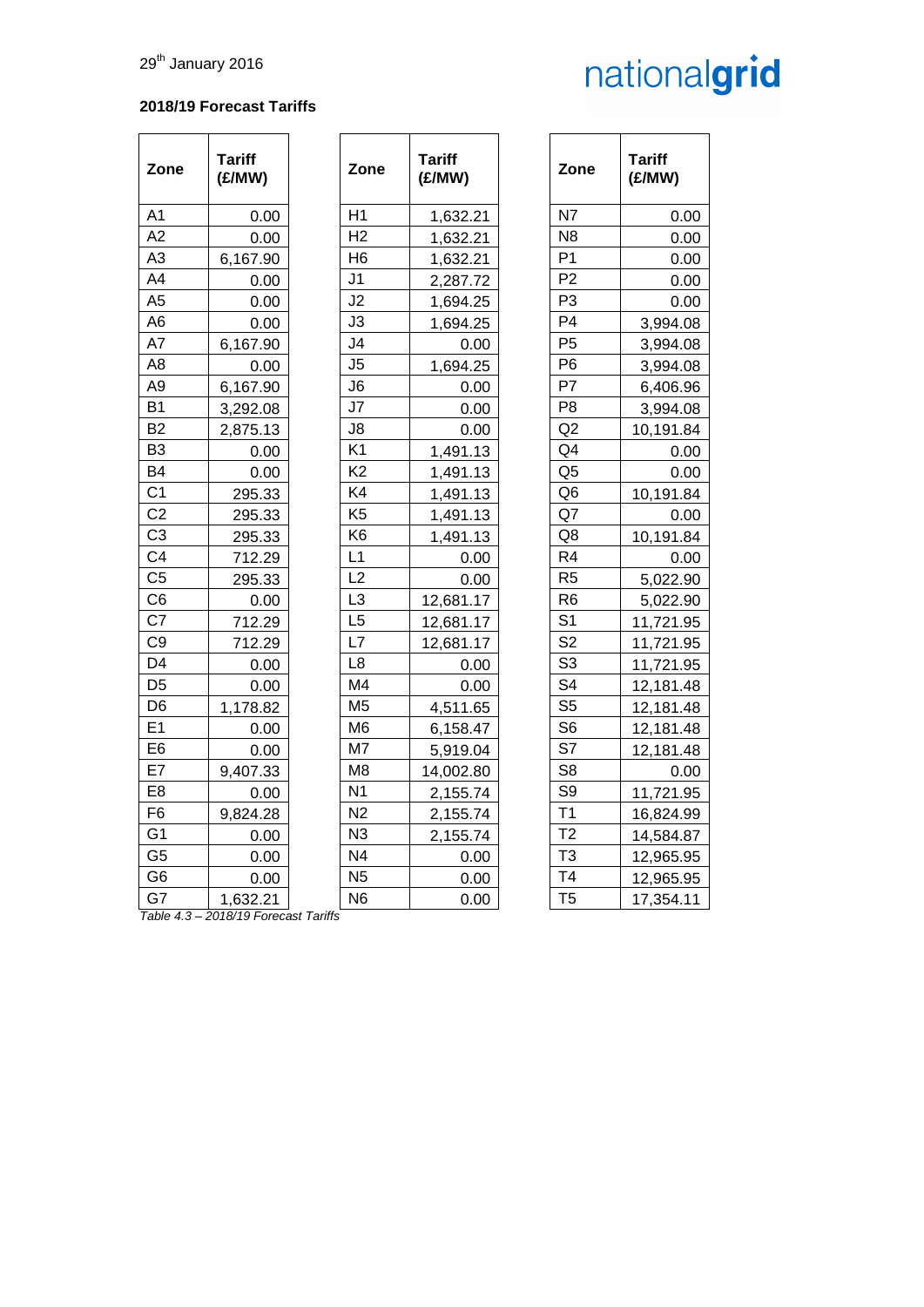#### **2019/20 Forecast Tariffs**

| Zone           | <b>Tariff</b><br>(E/MW)                        | Zone           | <b>Tariff</b><br>(E/MW) | Zone           | <b>Tariff</b><br>(E/MW) |
|----------------|------------------------------------------------|----------------|-------------------------|----------------|-------------------------|
| A <sub>1</sub> | 0.00                                           | H1             | 848.13                  | N7             | 0.00                    |
| A2             | 0.00                                           | H <sub>2</sub> | 848.13                  | N <sub>8</sub> | 0.00                    |
| A <sub>3</sub> | 1,352.31                                       | H <sub>6</sub> | 848.13                  | P <sub>1</sub> | 0.00                    |
| A4             | 0.00                                           | J <sub>1</sub> | 698.92                  | P <sub>2</sub> | 0.00                    |
| A <sub>5</sub> | 0.00                                           | J2             | 792.67                  | P <sub>3</sub> | 0.00                    |
| A <sub>6</sub> | 0.00                                           | J3             | 792.67                  | P <sub>4</sub> | 1,742.73                |
| A7             | 1,352.31                                       | J4             | 0.00                    | P <sub>5</sub> | 1,742.73                |
| A <sub>8</sub> | 0.00                                           | J <sub>5</sub> | 792.67                  | P <sub>6</sub> | 1,742.73                |
| A <sub>9</sub> | 1,352.31                                       | J <sub>6</sub> | 0.00                    | P7             | 2,582.40                |
| <b>B1</b>      | 874.53                                         | J7             | 0.00                    | P <sub>8</sub> | 1,742.73                |
| B <sub>2</sub> | 785.96                                         | J8             | 0.00                    | Q2             | 5,999.38                |
| B <sub>3</sub> | 0.00                                           | K <sub>1</sub> | 345.33                  | Q4             | 0.00                    |
| <b>B4</b>      | 0.00                                           | K <sub>2</sub> | 345.33                  | Q <sub>5</sub> | 0.00                    |
| C <sub>1</sub> | 62.62                                          | K4             | 345.33                  | Q <sub>6</sub> | 5,999.38                |
| C <sub>2</sub> | 62.62                                          | K <sub>5</sub> | 345.33                  | Q7             | 0.00                    |
| C <sub>3</sub> | 62.62                                          | K <sub>6</sub> | 345.33                  | Q8             | 5,999.38                |
| C <sub>4</sub> | 151.19                                         | L1             | 0.00                    | R <sub>4</sub> | 0.00                    |
| C <sub>5</sub> | 62.62                                          | L <sub>2</sub> | 0.00                    | R <sub>5</sub> | 2,591.62                |
| C <sub>6</sub> | 0.00                                           | L <sub>3</sub> | 3,896.68                | R <sub>6</sub> | 2,591.62                |
| C <sub>7</sub> | 151.19                                         | L <sub>5</sub> | 3,896.68                | S <sub>1</sub> | 7,310.07                |
| C <sub>9</sub> | 151.19                                         | L7             | 3,896.68                | S <sub>2</sub> | 7,310.07                |
| D <sub>4</sub> | 0.00                                           | L <sub>8</sub> | 0.00                    | S <sub>3</sub> | 7,310.07                |
| D <sub>5</sub> | 0.00                                           | M <sub>4</sub> | 0.00                    | S <sub>4</sub> | 7,646.02                |
| D <sub>6</sub> | 467.76                                         | M <sub>5</sub> | 1,454.51                | S <sub>5</sub> | 7,646.02                |
| E1             | 0.00                                           | M <sub>6</sub> | 2,186.42                | S <sub>6</sub> | 7,646.02                |
| E <sub>6</sub> | 0.00                                           | M7             | 1,984.80                | S7             | 7,646.02                |
| E7             | 1,648.45                                       | M <sub>8</sub> | 3,849.76                | S <sub>8</sub> | 0.00                    |
| E <sub>8</sub> | 0.00                                           | N <sub>1</sub> | 680.07                  | S <sub>9</sub> | 7,310.07                |
| F <sub>6</sub> | 1,737.02                                       | N <sub>2</sub> | 680.07                  | T1             | 10,453.65               |
| G <sub>1</sub> | 0.00                                           | N <sub>3</sub> | 680.07                  | T <sub>2</sub> | 9,341.77                |
| G <sub>5</sub> | 0.00                                           | N <sub>4</sub> | 0.00                    | T <sub>3</sub> | 8,215.02                |
| G <sub>6</sub> | 0.00                                           | <b>N5</b>      | 0.00                    | T <sub>4</sub> | 8,215.02                |
| G7             | 848.13<br>Table 4.4 - 2019/20 Forecast Tariffs | N <sub>6</sub> | 0.00                    | T <sub>5</sub> | 11,000.26               |

*Please note that the forecast figures shown in tables 4.2-4.4 are calculated using the current capability and transfer data and the forecast capex figures from the three onshore TO's. These figures are indicative and therefore subject to change, including as capex forecasts are updated by the transmission companies on an annual basis.*